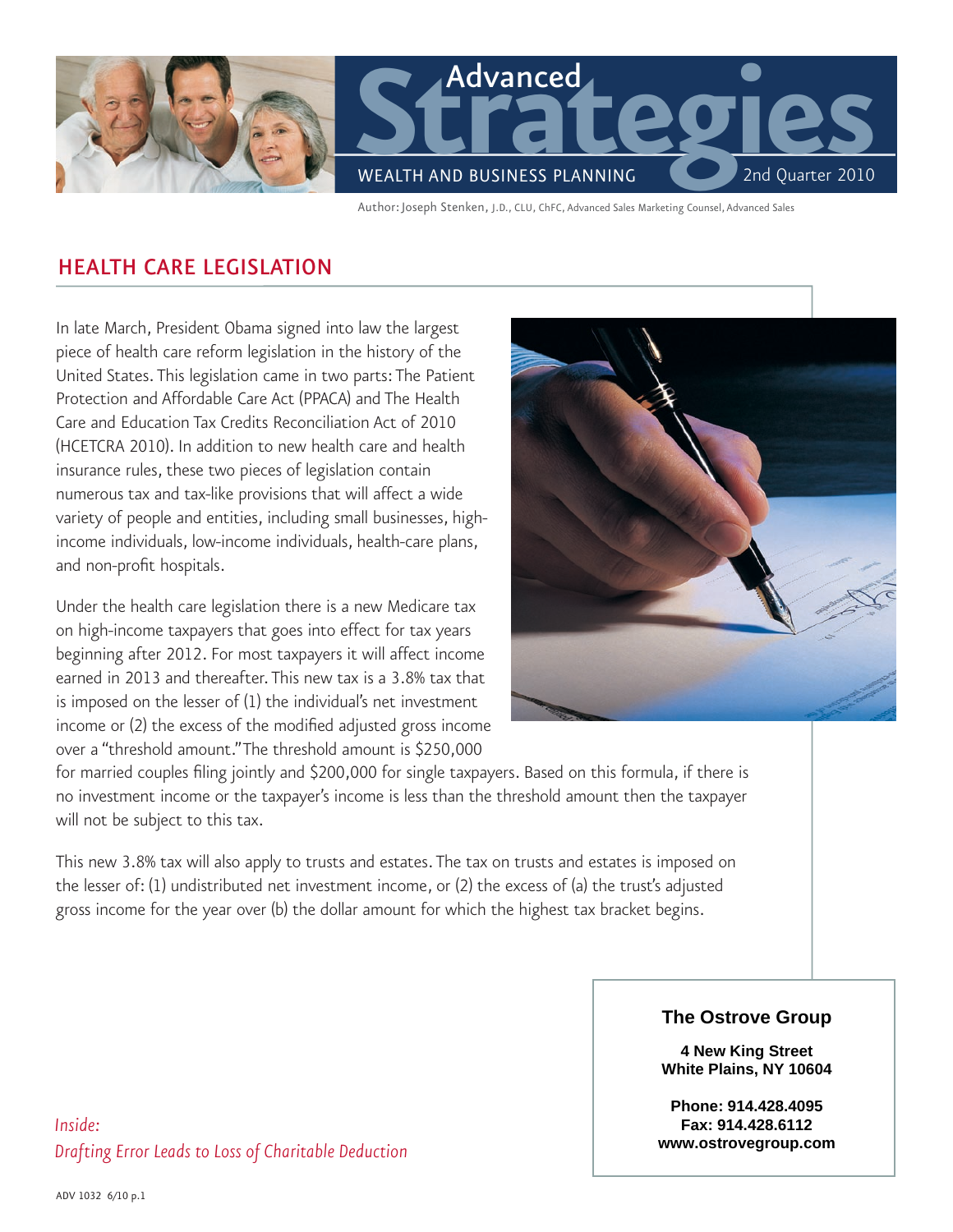Again, if a trust or estate does not have undistributed investment income or if it has income that is less than the highest tax bracket (the highest trust income tax bracket in 2010 begins at only \$11,200 of income) the trust or estate will not be subject to this tax.

For the purpose of this new tax, net investment income is the sum of gross income from: (1) interest, dividends, annuities, royalties, and rents; (2) a trade or business involving passive activities; and (3) net gain from dispositions of certain kinds of property. There are deductions allowed from the investment income for deductions that are allocated to that income. Also, net investment income does not include any item that is

taken into account when determining a person's selfemployment income.

It is not clear yet whether this additional tax would apply to surrenders from life insurance contracts. However, it is clear from the language of the new law that for the tax to apply there must be income. So the deferred inside buildup of annuities and life insurance would not be subject to the new tax. Also, annuities and life insurance can hold assets that are not accessed until later in life when income may be lower.

Remember that the tax applies only to married couples earning greater than \$250,000. So if your income in your retirement years is less than the threshold amount, you will not be subject to this new tax.

There is also an increased Medicare payroll tax for high income taxpayers. The Medicare tax is increased from 1.45% to 2.35% for taxpayers with wages and selfemployment income above certain income thresholds (again \$250,000 for married couples filing jointly and \$200,000 for single taxpayers). Note that the deduction for one-half of an individual's self-employment tax is not allowed for this additional tax. This additional payroll tax is also in effect for tax years after 2012.

The health care legislation also included a requirement that all individuals who are not covered by Medicare or Medicaid must maintain a minimum health insurance plan or pay a penalty. This provision is in effect for January 2014. The law applies to any individual who does not fall into an exempt category. The exempt categories include religious exemptions, health care sharing ministries,

> individuals not lawfully in the United States, incarcerated individuals, and certain low-income individuals who cannot afford coverage.

Minimum coverage would mean enrollment in one of the following: (1) a government sponsored program (such as Medicare, Medicaid, the Children's Health Insurance Program,

or the Veterans' Administration); (2) an employer sponsored plan;  $(3)$  a plan in the individual market; or  $(4)$  a grandfathered health plan. The penalty is applied to each person in a household who does not have the required minimum coverage, up to a maximum amount for each household. The maximum household penalty in 2014 will be \$285 and will rise to \$2,085 in 2016. After 2016, this maximum penalty amount will be indexed for inflation.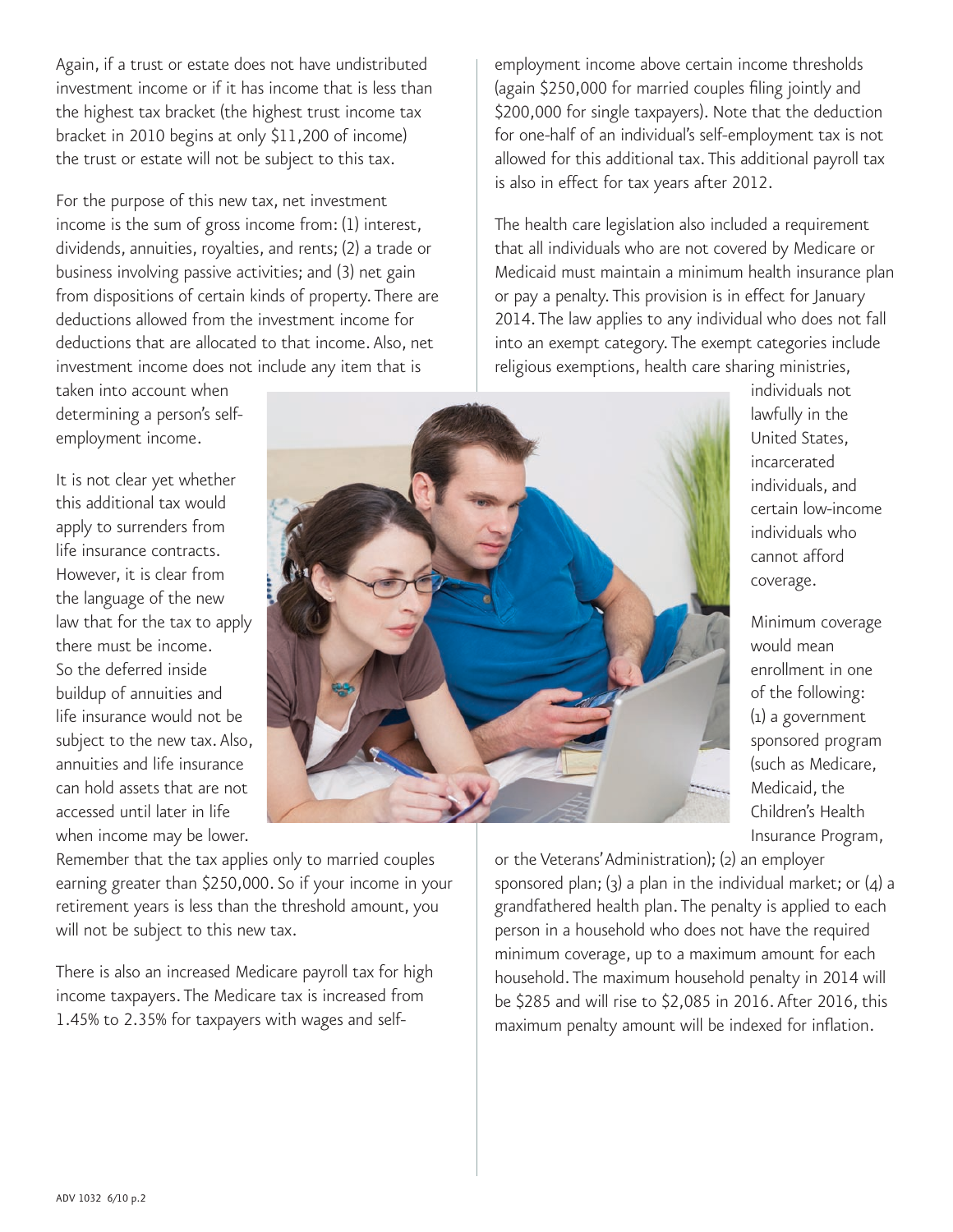For tax years beginning after 2012 (2013 and after for most taxpayers) the threshold for deducting medical expenses is raised from 7.5% of adjusted gross income to 10%. The effective date for this rule is delayed until 2017 if the taxpayer reaches age 65 before the end of a particular tax year before 2017.

The health care legislation also limits the use of flexible spending accounts (FSAs). For tax years beginning after 2012, there is a limit on the amount that taxpayers can contribute to an FSA. For 2013, the limit is \$2,500. For years after 2013, this amount will be indexed for inflation. The additional tax on non-qualified distributions from a health savings account (HSA) and Archer medical savings account (MSA) is increased to 20%. And for 2011 and thereafter, FSA, HSA, and MSA funds may not be used to purchase over-the-counter medication.

## Drafting Error Leads to Loss of Charitable Deduction

A recent ruling by the Internal Revenue Service (IRS) highlights the importance of making sure a will has all the provisions in it that you want. The lack of specific language in a will providing funds to a charitable trust can cause the estate to lose its charitable deduction for funds that are eventually paid to that trust, as in the case below.

A father had executed a will before his death. The father also established a charitable trust before his death in a separate document. As part of the will, the father left a parcel of real estate in a trust to benefit his son

and his son's wife. The father also provided that a certain amount of cash would be paid to the trust. The trustee of the trust holding the real estate is required to pay income from the trust to the son for the rest of the son's life. Then, upon the death of both his son and his son's

wife, the trustee of the trust would need to sell the real estate and pay the proceeds from the sale, as well as other cash, to the charitable trust.

Other relatives of the father were the beneficiaries of similar trusts, with the relatives receiving payments for life and then the assets of the trust going to the charitable trust upon the relatives' deaths.

The father's will also said that expenses, debts, and taxes would be paid out of the residue of his estate, but did not say who would get the rest of the estate. The will also provided that if anyone sued to contest the will, that person would be considered to have died before the father and therefore take nothing, with that person's share going to the charitable trust.

The son was the father's only child, and he claimed that because he would inherit from his father if his father had not written a will, he should be entitled to



the rest of his father's estate. The charitable trust claimed that the omitted residuary clause was due to an error by the drafter of the will. This position was supported by the father's attorney as well as other evidence which showed that the father intended to leave the rest of his estate to

the charitable trust. This evidence included previously written wills that had the father leaving the rest of his estate to the charitable trust. The father also had a history of making a large number of lifetime charitable gifts.